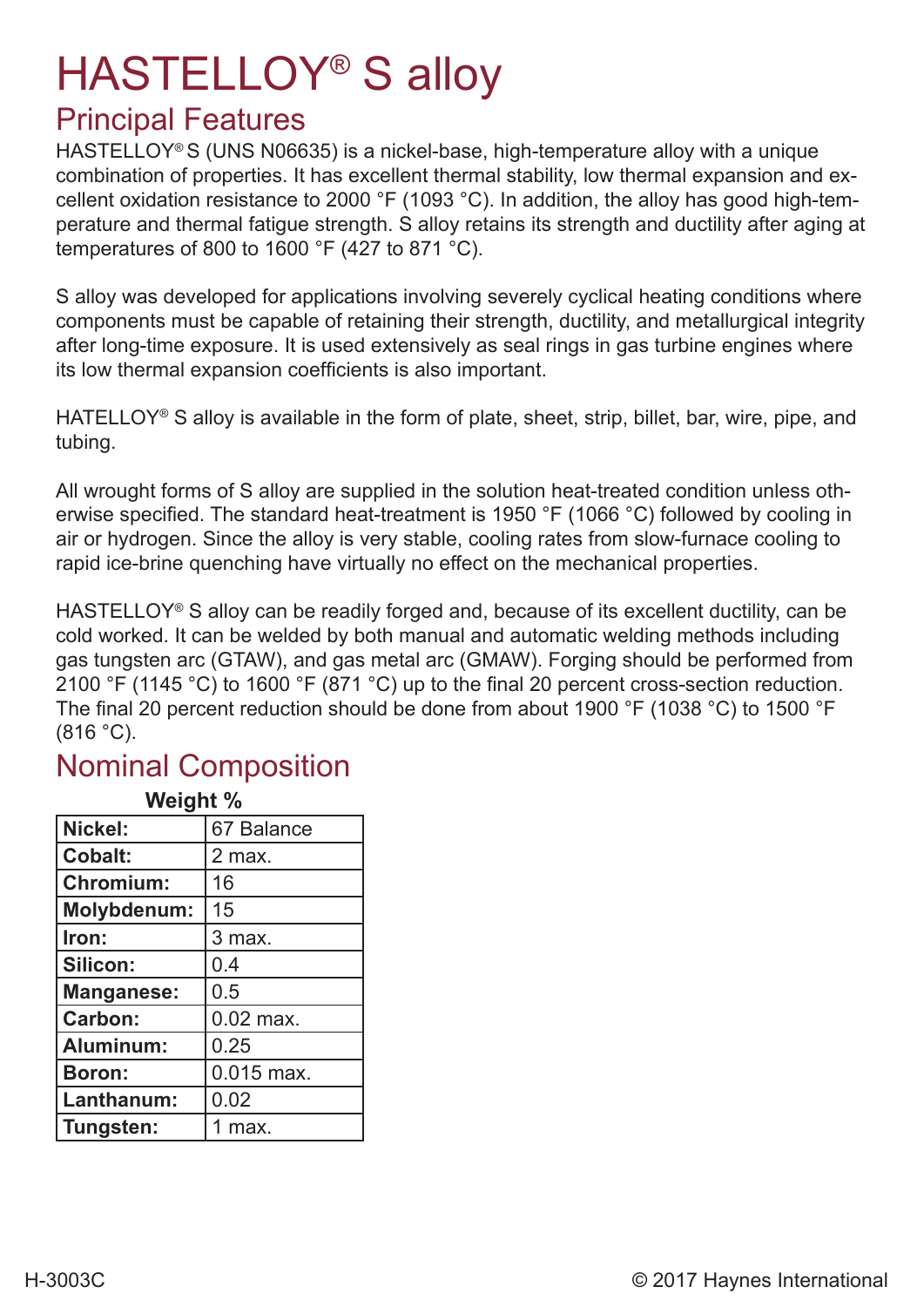## Physical Properties

| <b>Physical Property</b>      |                | <b>British Units</b>              | <b>Metric Units</b> |                                        |  |
|-------------------------------|----------------|-----------------------------------|---------------------|----------------------------------------|--|
| <b>Density</b>                | $72^{\circ}F$  | $0.316$ lb/in <sup>3</sup>        | $22^{\circ}$ C      | $8.75$ g/cm <sup>3</sup>               |  |
| <b>Melting Temperature</b>    | 2435-2516°F    |                                   | 1335-1380°C         |                                        |  |
| <b>Electrical Resistivity</b> | $77^{\circ}F$  | 50.4a µohm-in                     | $25^{\circ}$ C      | 1.28a µohm-m                           |  |
|                               | 392°F          | 97 Btu-in/ft <sup>2</sup> -hr-°F  | $200^{\circ}$ C     | 14.0 W/m-°C                            |  |
|                               | 572°F          | 112 Btu-in/ft <sup>2</sup> -hr-°F | 300°C               | 16.1 W/m-°C                            |  |
|                               | 752°F          | 124 Btu-in/ft <sup>2</sup> -hr-°F | 400°C               | 17.9 W/m-°C                            |  |
|                               | 932°F          | 135 Btu-in/ft <sup>2</sup> -hr-°F | 500°C               | 19.5 W/m-°C                            |  |
| <b>Thermal</b>                | 1112°F         | 146 Btu-in/ft <sup>2</sup> -hr-°F | 600°C               | 21.0 W/m-°C                            |  |
| <b>Conductivity</b>           | 1292°F         | 181 Btu-in/ft <sup>2</sup> -hr-°F | 700°C               | 26.1 W/m-°C                            |  |
|                               | 1472°F         | 181 Btu-in/ft <sup>2</sup> -hr-°F | 800°C               | 26.1 W/m-°C                            |  |
|                               | 1652°F         | 181 Btu-in/ft <sup>2</sup> -hr-°F | 900°C               | 26.1 W/m-°C                            |  |
|                               | 1742°F         | 188 Btu-in/ft <sup>2</sup> -hr-°F | 950°C               | 27.1 W/m-°C                            |  |
|                               | 1832°F         | 194 Btu-in/ft <sup>2</sup> -hr-°F | 1000°C              | 28.0 W/m-°C                            |  |
|                               | $212^{\circ}F$ | $0.006$ in $^{2}/s$               | $100^{\circ}$ C     | $3.9 \times 10^{-6}$ m <sup>2</sup> /s |  |
|                               | 392°F          | $0.006$ in $^{2}/s$               | $200^{\circ}$ C     | $3.9 \times 10^{-6}$ m <sup>2</sup> /s |  |
|                               | 572°F          | $0.006$ in $^{2}/s$               | 300°C               | $3.9 \times 10^{-6}$ m <sup>2</sup> /s |  |
|                               | 752°F          | $0.007$ in $^{2}/s$               | 400°C               | $4.5 \times 10^{-6}$ m <sup>2</sup> /s |  |
| <b>Thermal</b>                | 932°F          | $0.007$ in <sup>2</sup> /s        | 500°C               | $4.5 \times 10^{-6}$ m <sup>2</sup> /s |  |
| <b>Diffusivity</b>            | 1112°F         | $0.008$ in $^{2}/s$               | 600°C               | $5.2 \times 10^{-6}$ m <sup>2</sup> /s |  |
|                               | 1292°F         | $0.008$ in $^{2}/s$               | 700°C               | $5.2 \times 10^{-6}$ m <sup>2</sup> /s |  |
|                               | 1472°F         | $0.008$ in $^{2}/s$               | 800°C               | $5.2 \times 10^{-6}$ m <sup>2</sup> /s |  |
|                               | 1652°F         | $0.008$ in $^{2}/s$               | 900°C               | $5.2 \times 10^{-6}$ m <sup>2</sup> /s |  |
|                               | 1742°F         | $0.008$ in $^{2}/s$               | 950°C               | $5.2 \times 10^{-6}$ m <sup>2</sup> /s |  |
|                               | 1832°F         | $0.009$ in $^{2}/s$               | 1000°C              | 5.8 x $10^{-6}$ m <sup>2</sup> /s      |  |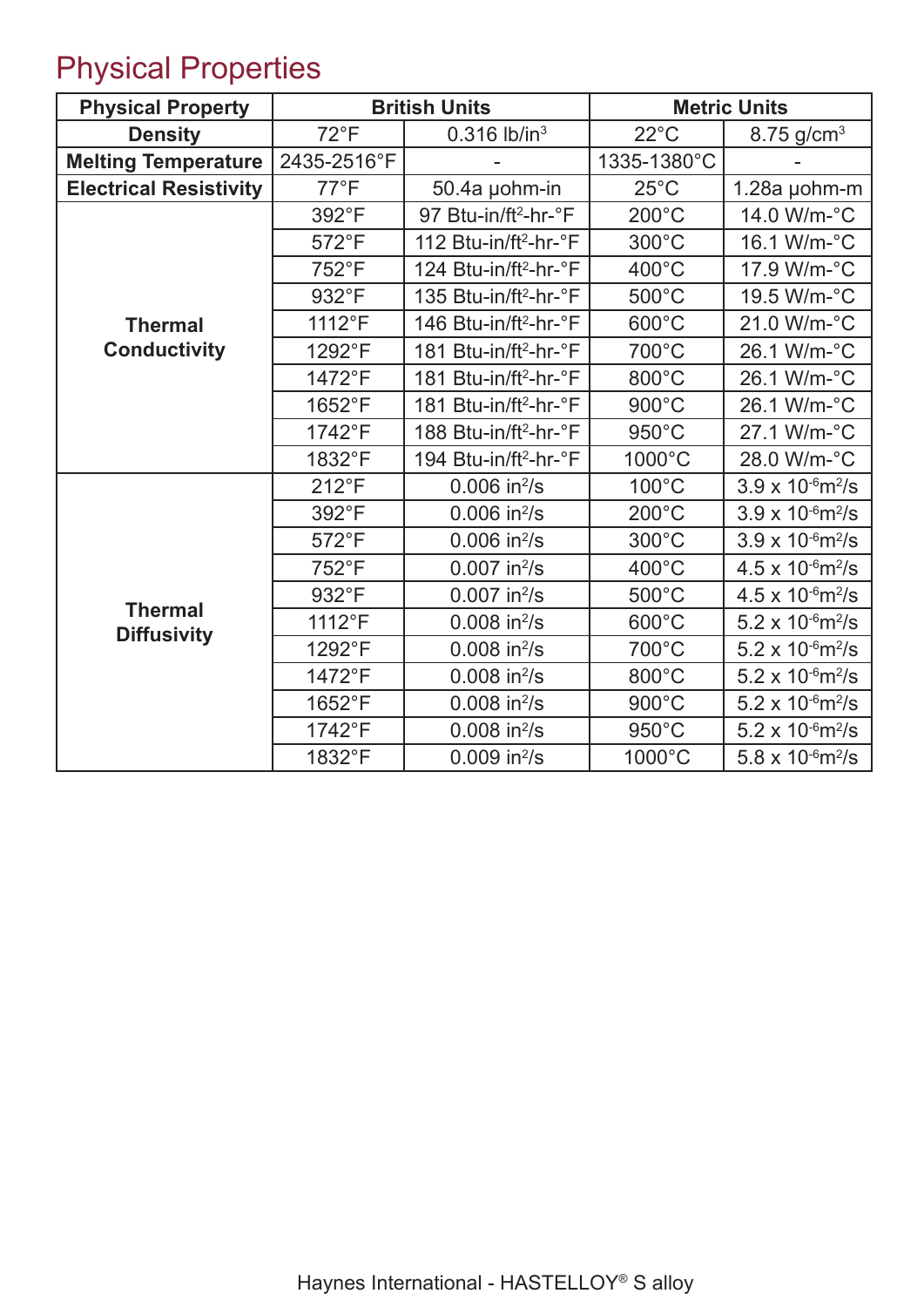## Physical Properties Continued

| <b>Physical Property</b>   |                | <b>British Units</b>         | <b>Metric Units</b> |                                                |  |
|----------------------------|----------------|------------------------------|---------------------|------------------------------------------------|--|
|                            | $32^{\circ}F$  | $0.095$ Btu/lb- $\degree$ F  | $0^{\circ}$ C       | 398 J/kg-°C                                    |  |
|                            | $122^{\circ}F$ | $0.099$ Btu/lb- $\degree$ F  | $50^{\circ}$ C      | 414 J/kg-°C                                    |  |
|                            | $212^{\circ}F$ | $0.102$ Btu/lb- $\degree$ F  | $100^{\circ}$ C     | 427 J/kg-°C                                    |  |
|                            | 302°F          | $0.105$ Btu/lb- $\degree$ F  | $150^{\circ}$ C     | 440 J/kg-°C                                    |  |
|                            | 392°F          | $0.107$ Btu/lb- $\degree$ F  | $200^{\circ}$ C     | 448 J/kg-°C                                    |  |
|                            | 482°F          | $0.109$ Btu/lb- $\degree$ F  | $250^{\circ}$ C     | 456 J/kg-°C                                    |  |
|                            | 572°F          | $0.111$ Btu/lb- $\degree$ F  | $300^{\circ}$ C     | 465 J/kg-°C                                    |  |
|                            | 662°F          | $0.113$ Btu/lb- $\degree$ F  | 350°C               | 473 J/kg-°C                                    |  |
|                            | 752°F          | $0.114$ Btu/lb- $\degree$ F  | 400°C               | 477 J/kg-°C                                    |  |
|                            | 842°F          | $0.115$ Btu/lb- $\degree$ F  | 450°C               | 481 J/kg-°C                                    |  |
|                            | 932°F          | $0.117$ Btu/lb- $\degree$ F  | $500^{\circ}$ C     | 490 J/kg-°C                                    |  |
| <b>Specific Heat</b>       | 1022°F         | $0.118$ Btu/lb- $\degree$ F  | 550°C               | 494 J/kg-°C                                    |  |
|                            | 1112°F         | $0.119$ Btu/lb- $\degree$ F  | 600°C               | 498 J/kg-°C                                    |  |
|                            | 1202°F         | $0.120$ Btu/lb- $\degree$ F  | 650°C               | 502 J/kg-°C                                    |  |
|                            | 1292°F         | $0.142$ Btu/lb- $\degree$ F  | 700°C               | 594 J/kg-°C                                    |  |
|                            | 1382°F         | $0.142$ Btu/lb- $\degree$ F  | 750°C               | 594 J/kg-°C                                    |  |
|                            | 1472°F         | $0.141$ Btu/lb- $\degree$ F  | 800°C               | 590 J/kg-°C                                    |  |
|                            | 1562°F         | $0.142$ Btu/lb- $\degree$ F  | 850°C               | 594 J/kg-°C                                    |  |
|                            | 1652°F         | $0.142$ Btu/lb- $\degree$ F  | $900^{\circ}$ C     | 594 J/kg-°C                                    |  |
|                            | 1742°F         | $0.143$ Btu/lb- $\degree$ F  | 950°C               | 598 J/kg-°C                                    |  |
|                            | 1832°F         | $0.143$ Btu/lb- $\degree$ F  | 1000°C              | 598 J/kg-°C                                    |  |
|                            | 1922°F         | $0.143$ Btu/lb- $\degree$ F  | 1050°C              | 598 J/kg-°C                                    |  |
|                            | 2012°F         | $0.144$ Btu/lb- $\degree$ F  | 1100°C              | 603 J/kg-°C                                    |  |
|                            | 68-200°F       | $6.4$ µin/in- $\degree$ F    | 20-93°C             | 11.5 x $10^{-6}$ m/m- $^{\circ}$ C             |  |
|                            | 68-400°F       | $6.8 \mu$ in/in- $\degree$ F | 20-204°C            | 12.2 x 10 $\cdot$ <sup>6</sup> m/m- $\cdot$ °C |  |
|                            | 68-600°F       | 7.1 $\mu$ in/in- $\degree$ F | 20-316°C            | 12.8 x 10 $\textdegree$ m/m- $\textdegree$ C   |  |
|                            | 68-800°F       | $7.3 \mu$ in/in- $\degree$ F | 20-427°C            | 13.1 x $10-6$ m/m- $^{\circ}$ C                |  |
| <b>Mean Coefficient of</b> | 68-1000°F      | $7.4 \mu$ in/in- $\degree$ F | 20-538°C            | $13.3 \times 10^{-6}$ m/m- $^{\circ}$ C        |  |
| <b>Thermal Expansion</b>   | 68-1200°F      | $7.6 \mu$ in/in- $\degree$ F | 20-649°C            | 13.7 x 10-6m/m-°C                              |  |
|                            | 68-1400°F      | 8.0 µin/in-°F                | 20-760°C            | $14.4 \times 10^{6}$ m/m- $^{\circ}$ C         |  |
|                            | 68-1600°F      | 8.3 µin/in-°F                | 20-871°C            | $14.9 \times 10^{6}$ m/m- $^{\circ}$ C         |  |
|                            | 68-1800°F      | 8.6 µin/in-°F                | 20-982°C            | 15.5 x 10-6m/m-°C                              |  |
|                            | 68-2000°F      | 8.9 µin/in-°F                | 20-1093°C           | $16.0 \times 10^{-6}$ m/m- $^{\circ}$ C        |  |
|                            | $75^{\circ}$ F | 30.8 x 10 <sup>6</sup> psi   | $24^{\circ}$ C      | 212 GPa                                        |  |
|                            | $675^{\circ}F$ | 28.2 x 10 <sup>6</sup> psi   | $357^{\circ}$ C     | 194 GPa                                        |  |
|                            | 1000°F         | $26.4 \times 10^6$ psi       | 538°C               | 182 GPa                                        |  |
| <b>Dynamic Modulus</b>     | 1200°F         | $25.2 \times 10^6$ psi       | 649°C               | 174 GPa                                        |  |
| of Elasticity              | 1400°F         | 24.1 x 10 <sup>6</sup> psi   | 760°C               | 166 GPa                                        |  |
|                            | 1495°F         | $23.3 \times 10^6$ psi       | 813°C               | 161 GPa                                        |  |
|                            | 1700°F         | $21.9 \times 10^6$ psi       | 927°C               | 151 GPa                                        |  |
|                            | 2000°F         | 19.2 x 10 <sup>6</sup> psi   | 1093°C              | 132 GPa                                        |  |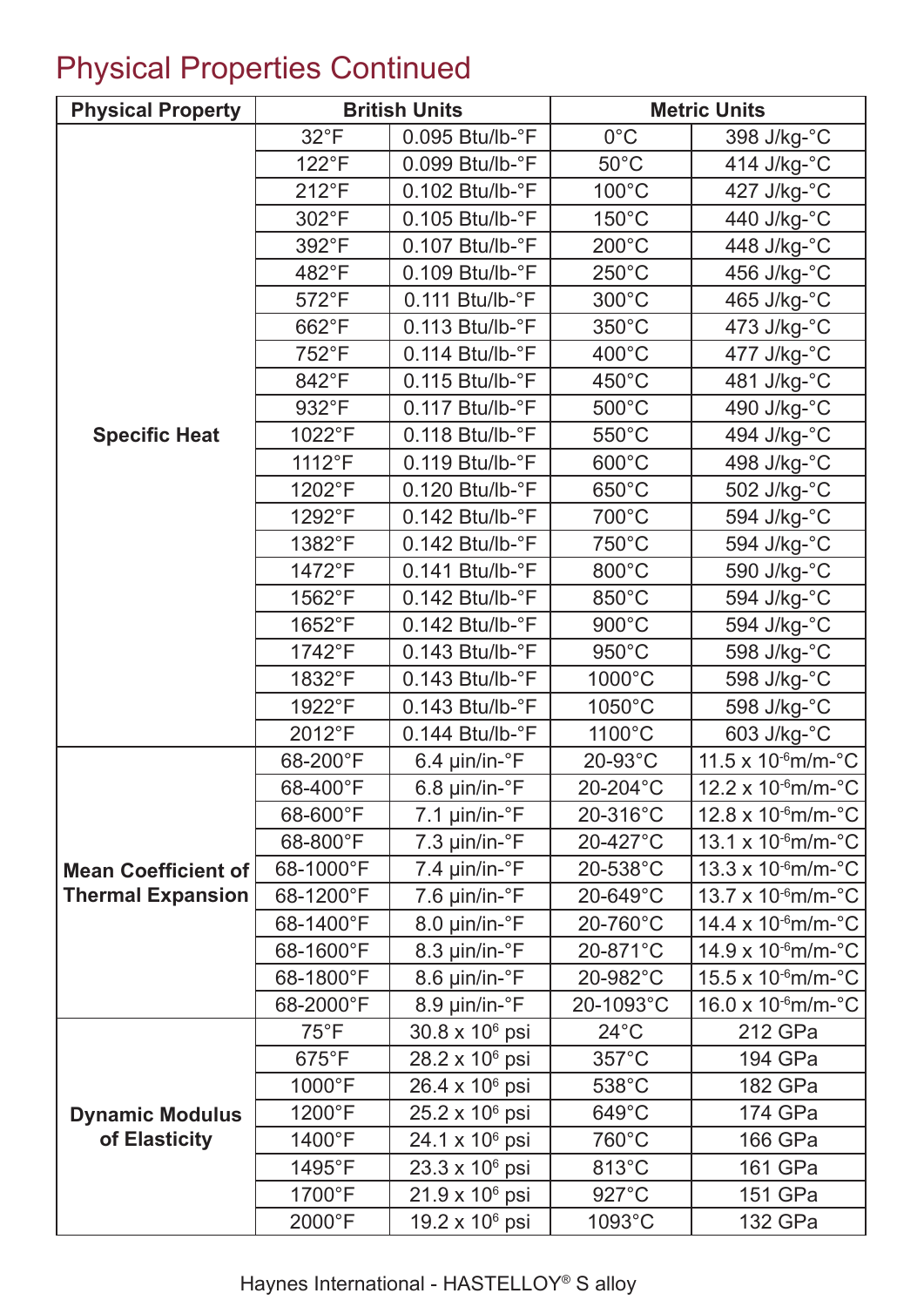## Oxidation Resistance

**Comparative Static Oxidation Resistance 1008 Hour Static Oxidization in Flowing Air\***

| <b>Test</b><br><b>Temperature</b> |                 | <b>Alloy</b>     |       | <b>Metal</b><br><b>Loss</b> |       | <b>Metal Loss and</b><br><b>Internal Penetration</b> |        | <b>Linearly Extrapolated</b><br><b>Rate of Attack</b> |  |
|-----------------------------------|-----------------|------------------|-------|-----------------------------|-------|------------------------------------------------------|--------|-------------------------------------------------------|--|
| $\mathsf{P}$                      | $\rm ^{\circ}C$ |                  | mils  | mm                          | mils  | mm                                                   | mils/y | mm/y                                                  |  |
|                                   |                 | $214^{\circ}$    | 0.07  | 0.002                       | 0.2   | 0.005                                                | 1.7    | 0.043                                                 |  |
|                                   |                 | $\mathbf S$      | 0.18  | 0.005                       | 0.49  | 0.012                                                | 4.3    | 0.109                                                 |  |
|                                   |                 | 188              | 0.18  | 0.005                       | 0.58  | 0.015                                                | 5      | 0.127                                                 |  |
|                                   |                 | $230^{\circ}$    | 0.25  | 0.006                       | 0.71  | 0.018                                                | 6.2    | 0.158                                                 |  |
|                                   |                 | 625              | 0.32  | 0.008                       | 0.72  | 0.018                                                | 6.3    | 0.16                                                  |  |
| 1800                              | 982             | 600              | 0.32  | 0.008                       | 0.9   | 0.023                                                | 7.8    | 0.198                                                 |  |
|                                   |                 | X                | 0.34  | 0.009                       | 0.94  | 0.024                                                | 8.2    | 0.208                                                 |  |
|                                   |                 | $556^{\circ}$    | 0.39  | 0.01                        | 1.05  | 0.027                                                | 9.1    | 0.218                                                 |  |
|                                   |                 | 310 SS           | 0.35  | 0.009                       | 1.13  | 0.029                                                | 9.8    | 0.249                                                 |  |
|                                   |                 | 800H             | 0.94  | 0.024                       | 1.79  | 0.045                                                | 15.6   | 0.396                                                 |  |
|                                   |                 | $214^{\circ}$    | 0.08  | 0.002                       | 0.08  | 0.002                                                | 0.7    | 0.018                                                 |  |
|                                   |                 | $230^\circ$      | 0.45  | 0.011                       | 1.27  | 0.032                                                | 11     | 0.279                                                 |  |
|                                   |                 | S                | 0.44  | 0.011                       | 1.29  | 0.033                                                | 11.2   | 0.285                                                 |  |
|                                   |                 | 310 SS           | 0.97  | 0.023                       | 1.3   | 0.033                                                | 11.3   | 0.287                                                 |  |
| 2000                              | 1093            | 188              | 0.43  | 0.01                        | 1.33  | 0.033                                                | 11.6   | 0.29                                                  |  |
|                                   |                 | 600              | 1.1   | 0.027                       | 1.63  | 0.041                                                | 14.1   | 0.358                                                 |  |
|                                   |                 | 556 <sup>®</sup> | 0.97  | 0.027                       | 2.57  | 0.065                                                | 22.3   | 0.566                                                 |  |
|                                   |                 | X                | 1.49  | 0.038                       | 2.72  | 0.069                                                | 23.6   | 0.599                                                 |  |
|                                   |                 | 625              | 3.27  | 0.083                       | 4.8   | 0.122                                                | 41.7   | 1.059                                                 |  |
|                                   |                 | 800H             | 5.39  | 0.137                       | 7.39  | 0.188                                                | 64.2   | 1.631                                                 |  |
|                                   |                 | $214^{\circ}$    | 0.15  | 0.004                       | 0.31  | 0.008                                                | 2.7    | 0.069                                                 |  |
|                                   |                 | S                | 1.01  | 0.026                       | 1.66  | 0.042                                                | 14.4   | 0.366                                                 |  |
|                                   |                 | 600              | 1.73  | 0.044                       | 2.86  | 0.073                                                | 24.9   | 0.633                                                 |  |
|                                   |                 | $230^{\circ}$    | 2.29  | 0.058                       | 3.44  | 0.087                                                | 29.9   | 0.76                                                  |  |
| 2100                              | 1149            | 310 SS           | 2.97  | 0.075                       | 4.44  | 0.113                                                | 38.6   | 0.98                                                  |  |
|                                   |                 | X                | 4.5   | 0.114                       | 5.83  | 0.148                                                | 50.6   | 1.285                                                 |  |
|                                   |                 | 188              | 7.23  | 0.184                       | 8.03  | 0.204                                                | 69.8   | 1.773                                                 |  |
|                                   |                 | 800H             | 7.52  | 0.191                       | 8.86  | 0.225                                                | 77     | 1.956                                                 |  |
|                                   |                 | 556 <sup>®</sup> | 9.31  | 0.237                       | 11.64 | 0.296                                                | 101.2  | 2.571                                                 |  |
|                                   |                 | 625              | 15.96 | 0.405                       | 18.2  | 0.462                                                | 158.2  | 4.018                                                 |  |

\*Cycled to room temperature once a week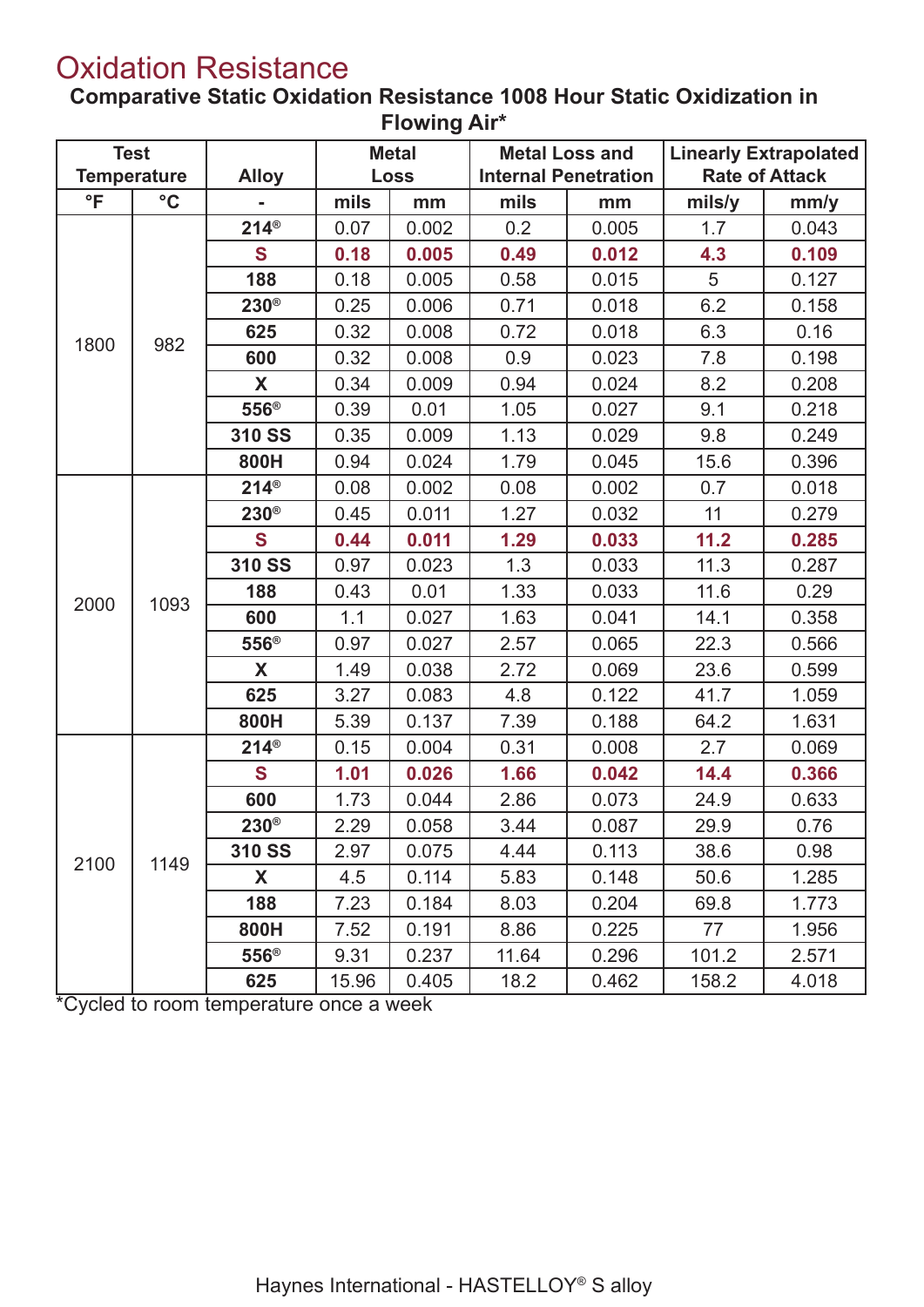## Oxidation Resistance Continued

**Schematic of Metallographic Technique Used for Dynamic Oxidation and Hot Corrosion Evaluations**





#### **Average Dynamic Oxidation Resistance\***

| Test<br><b>Temperature</b> |                 | Test<br><b>Period</b> | <b>Metal</b><br>Loss/Side |      | <b>Maximum</b><br><b>Penetration Side</b> |      | <b>Total Metal</b><br><b>Affected/Side</b> |      |
|----------------------------|-----------------|-----------------------|---------------------------|------|-------------------------------------------|------|--------------------------------------------|------|
| $\circ \mathsf{F}$         | $\rm ^{\circ}C$ |                       | mils                      | mm   | mils                                      | mm   | mils                                       | mm   |
| 1600                       | 871             | 100                   |                           | 0.03 | 0.3                                       | 0.01 | 1.3                                        | 0.03 |
| 1800                       | 982             | 100                   | 1.4                       | 0.04 | 0.7                                       | 0.02 | 2.2                                        | 0.06 |
| 2000                       | 1093            | 100                   | 1.6                       | 0.04 | 2.2                                       | 0.06 | 3.8                                        | 0.1  |

\*Samples exposed to the combustion products of No. 2 fuel oil (0.4 percent sulfur). Hot gas velocity was 280ft./sec. (85mm/sec). Thermal shock frequency was 2 cycles per hour, consisting of cooling from test temperature to <500**°**F (<260**°**C) and back to test temperature in two minutes.

#### **Comparative Average Dynamic Oxidation Resistance**

| <b>Test</b>        |                 | Test          | <b>Maximum Metal Affected/Side**</b> |      |             |      |      |      |           |            |
|--------------------|-----------------|---------------|--------------------------------------|------|-------------|------|------|------|-----------|------------|
| <b>Temperature</b> |                 | <b>Period</b> |                                      |      | $230^\circ$ |      |      | 25   |           |            |
| $^{\circ}$ E       | $\rm ^{\circ}C$ | h             | mils                                 | mm   | mils        | mm   | mils | mm   | mils      | mm         |
| 1800               | 982             | 1000          | 6.6                                  | 0.17 | 3.5         | 0.09 | 6.4  | 0.16 | 7.6       | 0.19       |
| 2000               | 1093            | 500           | 15.2                                 | 0.39 | 5.7         | 0.14 | 13.5 | 0.34 | $31.0***$ | $(179***)$ |

\*Samples exposed to the combustion products of No. 2 fuel oil (0.4 percent sulfur). Hot gas velocity was 280ft./sec. (85mm/sec). Thermal shock frequency was 2 cycles per hour, consisting of cooling from test temperature to <500**°**F (<260**°**C) and back to test temperature in two minutes.

\*\*Metal loss plus maximum internal penetration

\*\*\*Sample was consumed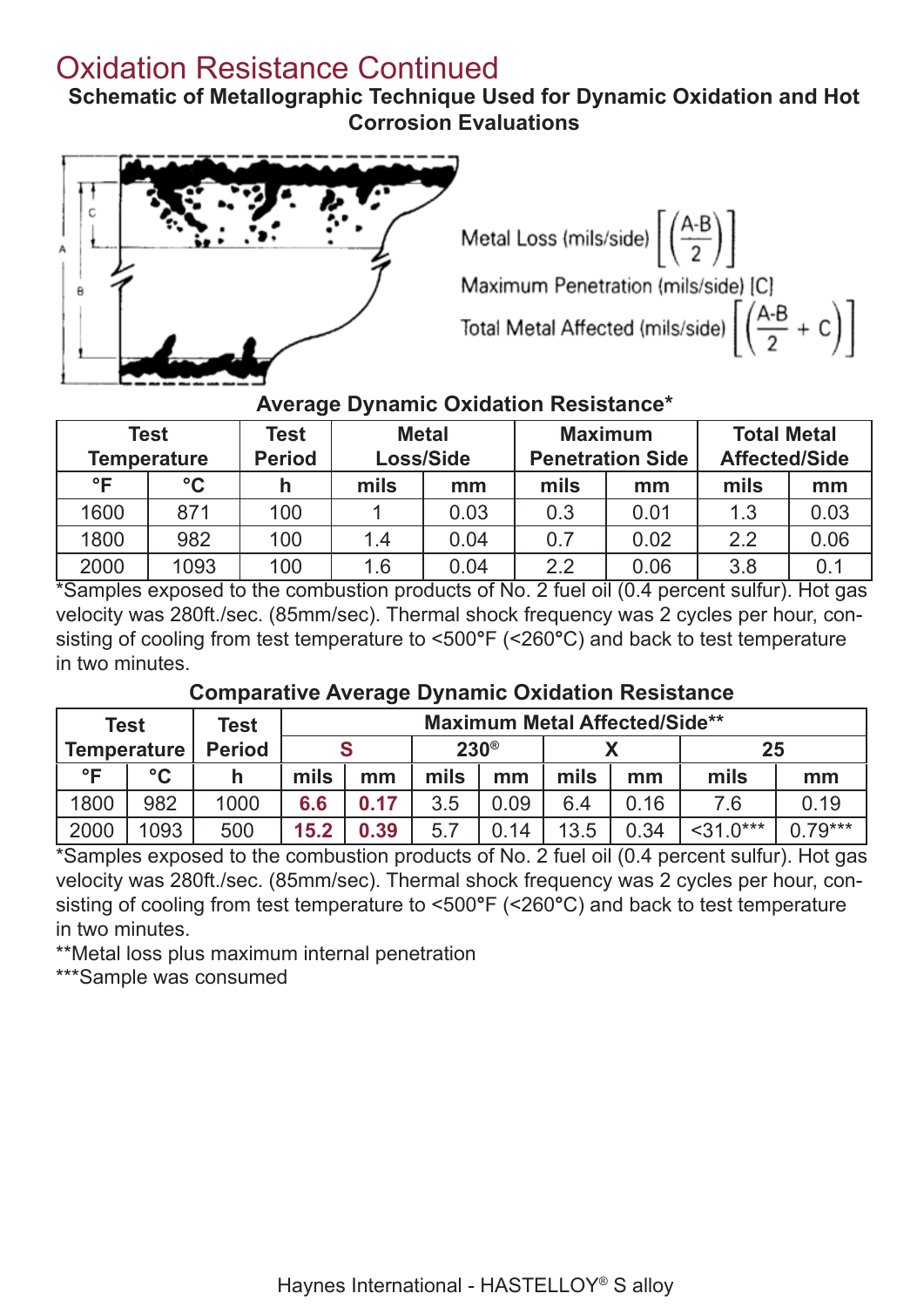## Corrosion Resistance

|              | Test<br><b>Temperature</b> | Test<br><b>Period</b> | <b>Metal</b><br>Loss/Side |      | <b>Maximum</b><br><b>Penetration/Side</b> |      | <b>Total Metal</b><br><b>Affected/Side</b> |      |
|--------------|----------------------------|-----------------------|---------------------------|------|-------------------------------------------|------|--------------------------------------------|------|
| $^{\circ}$ F | $\rm ^{\circ}C$            | h                     | mils                      | mm   | <b>Mils</b>                               | mm   | <b>Mils</b>                                | mm   |
| 1650         | 899                        | 200                   | 1.2                       | 0.03 | 1.5                                       | 0.04 | 2.7                                        | 0.07 |
| 1650         | 899                        | 1000                  |                           | 0.1  | 3.5                                       | 0.09 | 7.5                                        | 0.19 |

#### **Average Hot Corrosion Resistance**

#### **Comparative Average Hot Corrosion Resistance**

|              | <b>Test</b>        | Test          | <b>Total Metal Affected/Side</b> |      |      |      |      |      |
|--------------|--------------------|---------------|----------------------------------|------|------|------|------|------|
|              | <b>Temperature</b> | <b>Period</b> | 188                              |      |      |      |      |      |
| $^{\circ}$ E | $\rm ^{\circ}C$    |               | mils                             | mm   | mils | mm   | mils | mm   |
| 1650         | 899                | 200           | 2.7                              | 0.07 | 1.5  | 0.04 | 2.7  | 0.07 |
| 1650         | 899                | 1000          | 7.5                              | 0.19 | 3.5  | 0.09 | 7.5  | 0.19 |

\* All tests performed by exposure to the combustion products of No. 2 fuel oil (0.4 percent sulfur) and 5 ppm of sea salt. Gas velocity over samples was 13 ft/sec (4 m/s). Thermal stock frequency was one hour.

## Comparative Nitriding Resistance

| 1200 1 101 100 110010 111 1111. |                                |      |                            |  |  |  |  |  |  |
|---------------------------------|--------------------------------|------|----------------------------|--|--|--|--|--|--|
| <b>Alloy</b>                    | <b>Depth of Nitrided Layer</b> |      | <b>Nitrogen Absorption</b> |  |  |  |  |  |  |
| $\blacksquare$                  | mils                           | mm   | (mg/cm <sup>2</sup> )      |  |  |  |  |  |  |
| $230^\circ$                     | 1.2                            | 0.03 |                            |  |  |  |  |  |  |
| 600                             | 1.3                            | 0.03 | 0.8                        |  |  |  |  |  |  |
|                                 | 1.1                            | 0.03 | 1.3                        |  |  |  |  |  |  |
| $214^{\circ}$                   | 1.5                            | 0.04 | 1.5                        |  |  |  |  |  |  |
| 800H                            | 4.1                            | 0.1  | 4.3                        |  |  |  |  |  |  |
| <b>304 SS</b>                   | 8.4                            | 0.21 | 9.8                        |  |  |  |  |  |  |

#### **1200°F for 168 Hours in NH<sup>3</sup>**

#### Comparative Carburization Resistance

#### **1800°F for 55 Hours in 5%CO-5%CH4-5%H2-Ar**

| <b>Alloy</b>  | <b>Carbon Absorption (mg/cm2)</b> |
|---------------|-----------------------------------|
| $214^{\circ}$ | 0.6                               |
|               | 2.1                               |
| $230^\circ$   | 2.5                               |
| V             | 2.5                               |
| 310 SS        | 3.3                               |
| 601           | 4.8                               |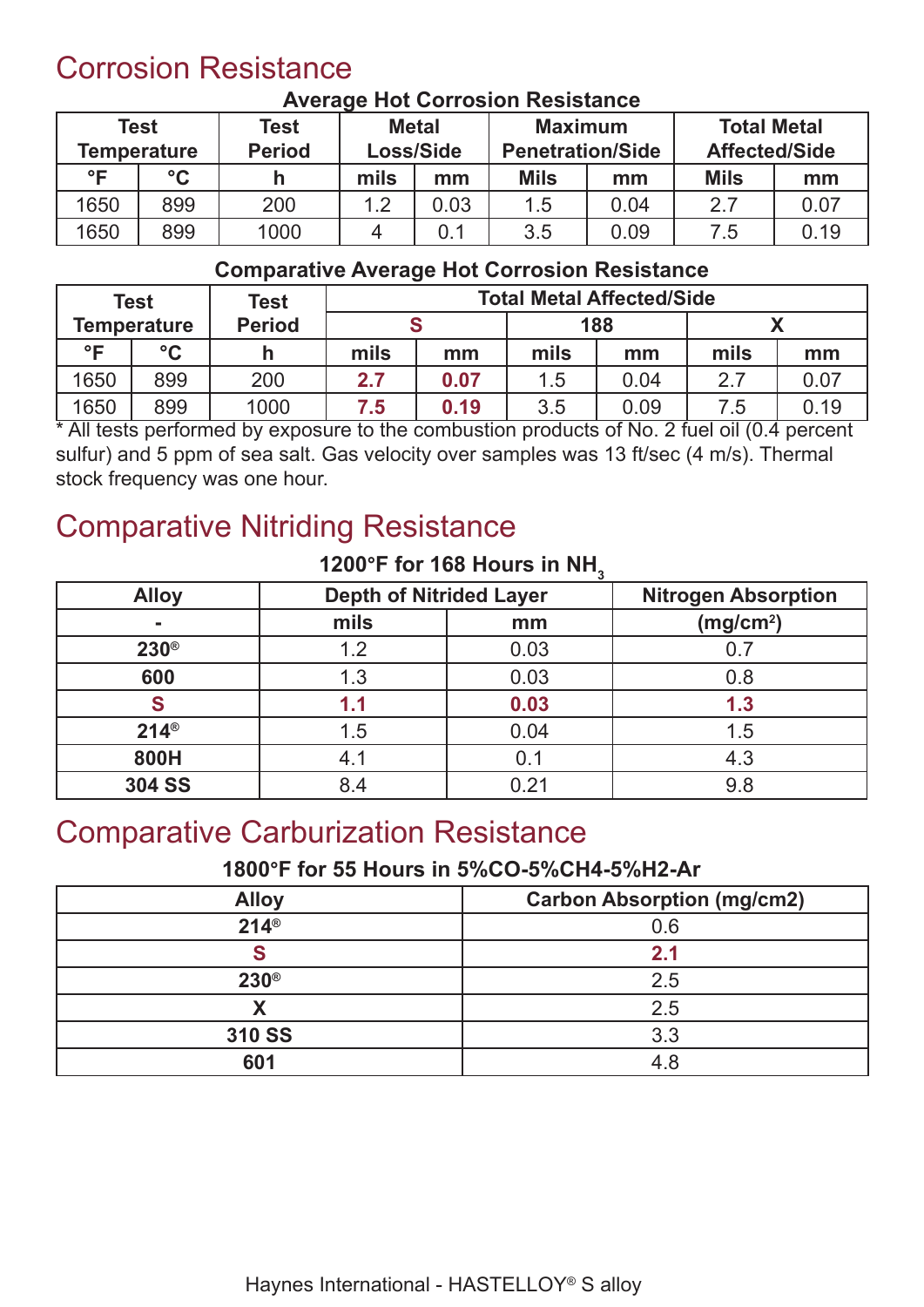## Comparative Molten Chloride Salt Resistance

#### 1550 °F for 1 Month in BaCl<sub>2</sub>-KCl-NaCl Mixed Salts

| <b>Alloy</b>  | <b>Metal Loss Plus Internal Penetration</b> |      |  |
|---------------|---------------------------------------------|------|--|
| -             | <b>Mils</b>                                 | mm   |  |
| 188           | 27                                          | 0.69 |  |
|               |                                             | 1.02 |  |
| <b>304 SS</b> | 75                                          | 1.91 |  |
| 600           | 96                                          | 2.44 |  |
| 601 alloy     | 115                                         | 2.92 |  |

## **Hardness**

#### **Room Temperature\***

|                     | <b>Aging Temperature</b>     |                 | <b>Aging Time</b> | <b>Hardness</b> |
|---------------------|------------------------------|-----------------|-------------------|-----------------|
| Form                | $\overline{\ }$              | $\rm ^{\circ}C$ | $\mathsf{h}$      | <b>HRA</b>      |
|                     | <b>Solution Heat-treated</b> |                 | $\overline{a}$    | 57              |
|                     |                              |                 | 1000              | 57              |
|                     |                              |                 | 4000              | 52              |
|                     | 800                          | 427             | 8000              | 52              |
|                     |                              |                 | 16000             | 56              |
|                     |                              |                 | 1000              | 64              |
|                     |                              |                 | 4000              | 63              |
|                     | 1000                         | 538             | 8000              | 65              |
|                     |                              |                 | 16000             | 67              |
|                     |                              |                 | 1000              | 57              |
| Plate               | 1200                         | 649             | 4000              | 55              |
|                     |                              |                 | 8000              | 56              |
|                     |                              |                 | 16000             | 57              |
|                     | 1400                         |                 | 1000              | 57              |
|                     |                              | 760             | 4000              | 57              |
|                     |                              |                 | 8000              | 56              |
|                     |                              |                 | 16000             | 57              |
|                     |                              |                 | 1000              | 56              |
|                     | 1600                         | 871             | 4000              | 56              |
|                     |                              |                 | 8000              | 54              |
|                     |                              |                 | 16000             | 54              |
|                     | As-Welded                    |                 | $\blacksquare$    | 56              |
|                     | 1000                         | 538             | 1300              | 64              |
|                     |                              |                 | 4000              | 66              |
| All<br>Weld Metal** |                              |                 | 1000              | 55              |
|                     | 1200                         | 649             | 4000              | 59              |
|                     |                              |                 | 8000              | 57              |
|                     |                              |                 | 16000             | 58              |

\*Single tests from a single hear for each form

\*\*Gas tungsten arc welded

HRA = Hardness Rockwell "A".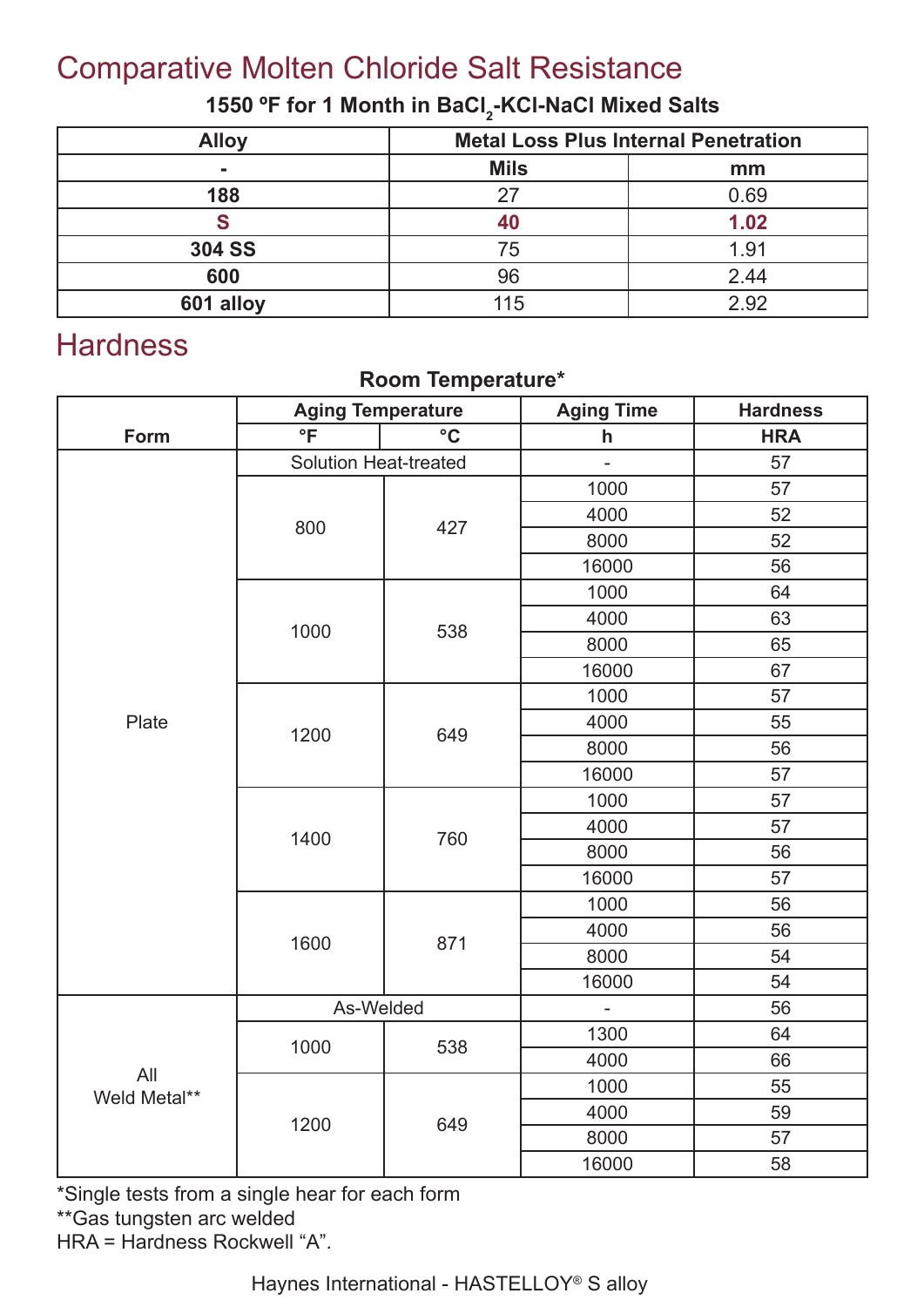## Impact Strength

|                 | <b>Aging Temperature</b>             | <b>Aging Time</b> | <b>Average Charpy V-Notch Impact</b><br><b>Strength</b> |       |  |  |
|-----------------|--------------------------------------|-------------------|---------------------------------------------------------|-------|--|--|
| $\overline{\ }$ | $\rm ^{\circ}C$                      |                   | ft. Ibs.                                                | J     |  |  |
|                 | <b>Solution Heat-Treated</b>         | $\overline{a}$    | 140                                                     | 190   |  |  |
|                 |                                      | 1000              | $147**$                                                 | 199** |  |  |
| 800             | 427                                  | 4000              | $147**$                                                 | 199** |  |  |
|                 |                                      | 8000              | $147**$                                                 | 199** |  |  |
|                 |                                      | 16000             | 130                                                     | 176   |  |  |
|                 |                                      | 1000              | 114                                                     | 155   |  |  |
| 1000            |                                      | 4000              | 76                                                      | 104   |  |  |
|                 | 538                                  | 8000              | 67                                                      | 90    |  |  |
|                 |                                      | 16000             | 47                                                      | 64    |  |  |
|                 |                                      | 1000              | 85                                                      | 115   |  |  |
| 1200            |                                      | 4000              | 67                                                      | 91    |  |  |
|                 | 649                                  | 8000              | 54                                                      | 73    |  |  |
|                 |                                      | 16000             | 49                                                      | 66    |  |  |
|                 |                                      | 1000              | 79                                                      | 107   |  |  |
| 1400            | 760                                  | 4000              | 52                                                      | 71    |  |  |
|                 |                                      | 8000              | 48                                                      | 65    |  |  |
|                 |                                      | 16000             | 39                                                      | 53    |  |  |
|                 |                                      | 1000              | 107                                                     | 145   |  |  |
| 1600            | 871                                  | 4000              | 109                                                     | 148   |  |  |
|                 |                                      | 8000              | 105                                                     | 142   |  |  |
|                 | $\overline{110}$<br>$\overline{110}$ | 16000             | 109                                                     | 148   |  |  |

#### **Aged Plate\***

\*Average of four tests of 1/2in (12.7m) plate from a single heat \*\*Specimen did not fracture into two pieces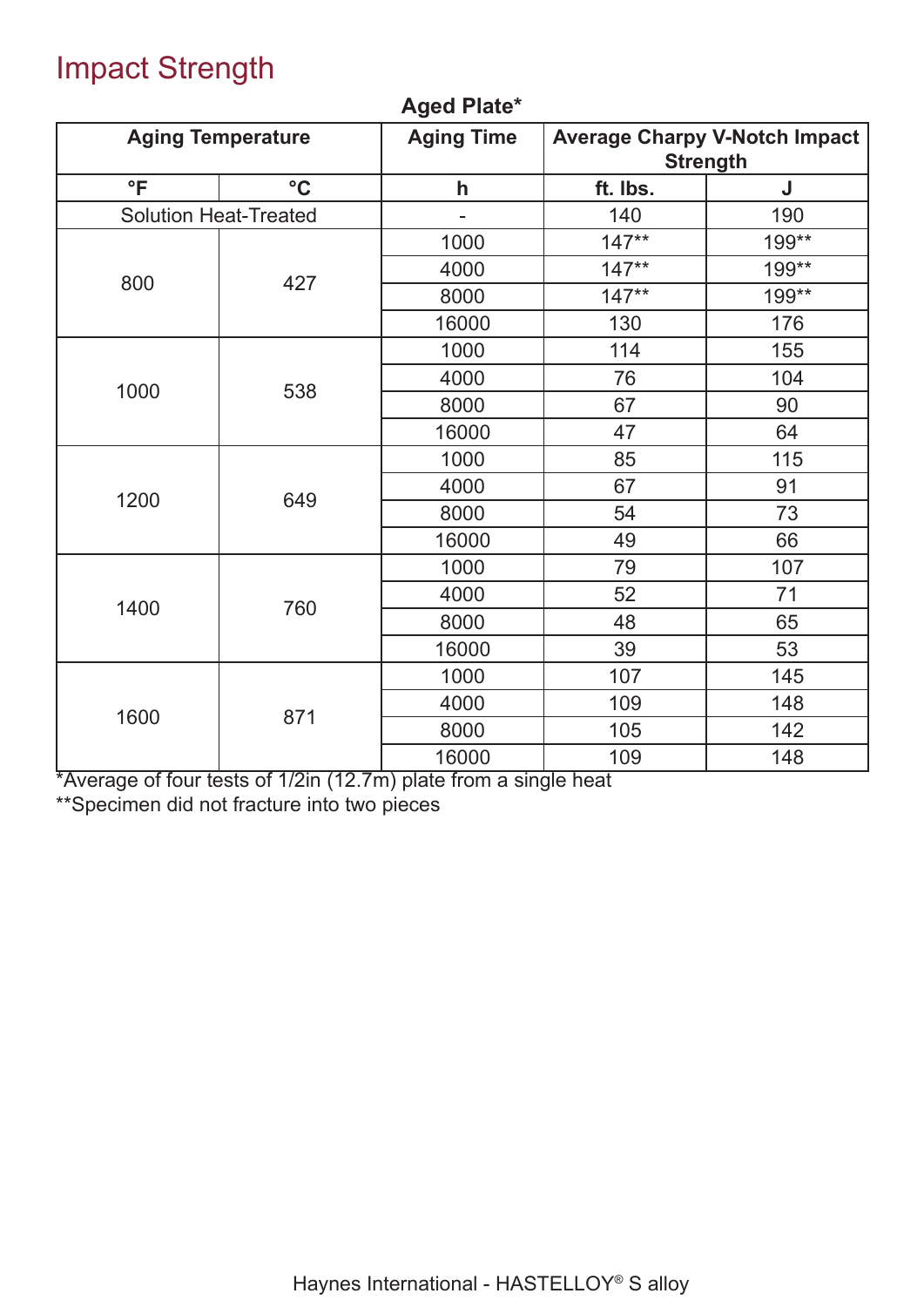## Tensile Data

|                                                    | <b>Test</b>        |                 |      | 0.2% Offset           |       | <b>Ultimate Tensile</b> |                   |
|----------------------------------------------------|--------------------|-----------------|------|-----------------------|-------|-------------------------|-------------------|
| Form                                               | <b>Temperature</b> |                 |      | <b>Yield Strength</b> |       | <b>Strength</b>         | <b>Elongation</b> |
| <b>Sheet</b>                                       | $\mathsf{P}$       | $\rm ^{\circ}C$ | ksi  | <b>MPa</b>            | ksi   | <b>MPa</b>              | $\frac{0}{0}$     |
|                                                    | <b>RT</b>          | RT              | 64.5 | 444                   | 129.8 | 844                     | 49                |
|                                                    | 1000               | 538             | 49.1 | 338                   | 112.3 | 773                     | 50                |
| 0.045 to 0.063 in                                  | 1200               | 649             | 46.7 | 322                   | 104.5 | 720                     | 56                |
| $(1.1 \text{ to } 1.6 \text{ mm})$                 | 1400               | 760             | 45.1 | 311                   | 84.1  | 574                     | 70                |
| thick                                              | 1600               | 871             | 31.6 | 218                   | 48.6  | 341                     | 47                |
|                                                    | 1800               | 982             | 16   | 110                   | 28    | 193                     | 46                |
|                                                    | 2000               | 1093            | 7.6  | 52                    | 15.9  | 110                     | 75                |
|                                                    | RT <sup>a</sup>    | RT <sup>a</sup> | 55.6 | 383                   | 123.1 | 849                     | 55                |
|                                                    | 200                | 93              | 52.9 | 365                   | 118   | 814                     | 60                |
|                                                    | 400                | 204             | 48   | 331                   | 114.4 | 789                     | 59                |
|                                                    | 600                | 316             | 42.2 | 291                   | 109.7 | 756                     | 63                |
| Plate                                              | 800                | 427             | 43.1 | 297                   | 108.9 | 751                     | 62                |
| 3/8 to 1-in<br>$(9.5 \text{ to } 25.4 \text{ mm})$ | 1000               | 538             | 41   | 283                   | 105.9 | 727                     | 61                |
| thick                                              | 1200               | 649             | 39.8 | 274                   | 99.1  | 683                     | 59                |
|                                                    | 1400               | 760             | 39.3 | 271                   | 79.3  | 547                     | 69                |
|                                                    | 1600               | 871             | 33.8 | 233                   | 52.7  | 363                     | 57                |
|                                                    | 1800               | 982             | 19.6 | 135                   | 33    | 228                     | 62                |
|                                                    | 2000               | 1093            | 8.8  | 61                    | 17    | 117                     | 69                |

a-Based pm 34 tests. At other temperatures, the number of tests varied from 7-23. RT=Room Temperature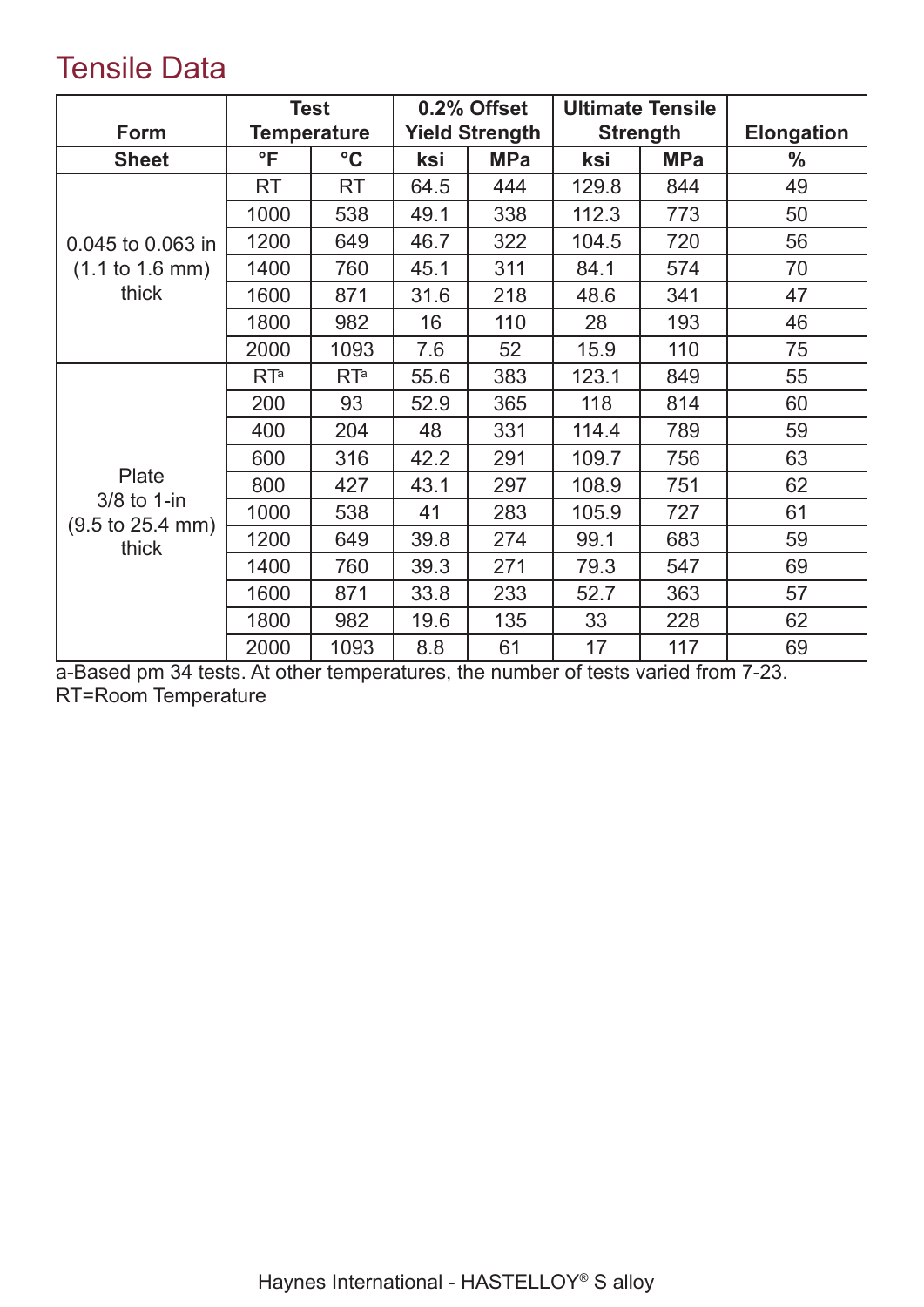## Tensile Data Continued

|  |  |  |  | Average Aged Tensile Data, Room Temperature* |
|--|--|--|--|----------------------------------------------|
|--|--|--|--|----------------------------------------------|

|                                                                    | <b>Aging</b>             |                          | <b>Aging</b> |            | 0.2% Offset           |       | <b>Ultimate Tensile</b> |                   |
|--------------------------------------------------------------------|--------------------------|--------------------------|--------------|------------|-----------------------|-------|-------------------------|-------------------|
|                                                                    | <b>Temperature</b>       |                          | Time         |            | <b>Yield Strength</b> |       | <b>Strength</b>         | <b>Elongation</b> |
| Form                                                               | $\mathsf{P}$             | $\rm ^{\circ}C$          | $\mathsf{h}$ | <b>MPa</b> | ksi                   | ksi   | <b>MPa</b>              | $\frac{0}{0}$     |
|                                                                    |                          | Solution<br>Heat-treated |              | 128.6      | 887                   | 63    | 434                     | 58                |
| <b>Sheet</b>                                                       |                          |                          | 1000         | 1231       | 178.6                 | 109.2 | 753                     | 45                |
|                                                                    |                          |                          | 4000         | 1253       | 181.7                 | 107.5 | 741                     | 41                |
|                                                                    | 1000                     | 538                      | 8000         | 1276       | 185.1                 | 119.1 | 821                     | 41                |
|                                                                    |                          |                          | 16000        | 1288       | 186.8                 | 120.5 | 831                     | 38                |
| $0.057$ in                                                         |                          |                          | 1000         | 920        | 133.4                 | 69.3  | 478                     | 56                |
| $(1.45 \text{ mm})$                                                |                          |                          | 4000         | 898        | 130.3                 | 66.3  | 457                     | 52                |
| thick                                                              | 1200                     | 649                      | 8000         | 914        | 132.5                 | 65.9  | 454                     | 54                |
|                                                                    |                          |                          | 16000        | 918        | 133.1                 | 68.4  | 472                     | 50                |
|                                                                    |                          |                          | 1000         | 919        | 133.3                 | 66.6  | 459                     | 54                |
|                                                                    |                          |                          | 4000         | 910        | 132.2                 | 64.9  | 447                     | 51                |
|                                                                    | 1400                     | 760                      | 8000         | 904        | 131.1                 | 65.3  | 450                     | 54                |
|                                                                    |                          |                          | 16000        | 885        | 128.3                 | 62.6  | 432                     | 52                |
|                                                                    | Solution<br>Heat-treated |                          |              | 125.3      | 864                   | 52.9  | 365                     | 54                |
|                                                                    | 800                      | 427                      | 1000         | 867        | 125.7                 | 55.9  | 385                     | 60                |
|                                                                    |                          |                          | 4000         | 875        | 126.9                 | 55.5  | 383                     | 60                |
|                                                                    |                          |                          | 8000         | 874        | 126.7                 | 56.6  | 390                     | 55                |
|                                                                    |                          |                          | 16000        | 883        | 128                   | 57.9  | 399                     | 56                |
|                                                                    |                          | 538                      | 1000         | 996        | 144.4                 | 71.5  | 493                     | 46                |
|                                                                    |                          |                          | 4000         | 1207       | 175                   | 102.5 | 707                     | 44                |
|                                                                    | 1000                     |                          | 8000         | 1247       | 180.8                 | 108.2 | 746                     | 38                |
| Plate                                                              |                          |                          | 16000        | 1258       | 182.5                 | 108.9 | 751                     | 39                |
| $\frac{1}{2}$ in                                                   |                          |                          | 1000         | 863        | 125.1                 | 56.6  | 390                     | 57                |
| $(12.7 \text{ mm})$                                                | 1200                     | 649                      | 4000         | 867        | 125.8                 | 56.4  | 389                     | 54                |
| thick                                                              |                          |                          | 8000         | 877        | 127.2                 | 57    | 393                     | 50                |
|                                                                    |                          |                          | 16000        | 882        | 127.9                 | 59.3  | 409                     | 49                |
|                                                                    |                          |                          | 1000         | 869        | 126                   | 53.7  | 370                     | 55                |
|                                                                    | 1400                     | 760                      | 4000         | 878        | 127.5                 | 54.1  | 373                     | 52                |
|                                                                    |                          |                          | 8000         | 879        | 127.5                 | 53.5  | 369                     | 46                |
|                                                                    |                          |                          | 16000        | 879        | 127.5                 | 53.9  | 372                     | 47                |
|                                                                    |                          |                          | 1000         | 867        | 125.8                 | 50.8  | 350                     | 58                |
|                                                                    | 1600                     | 871                      | 4000         | 863        | 125.2                 | 50.7  | 350                     | 56                |
|                                                                    |                          |                          | 8000         | 852        | 123.5                 | 51.3  | 354                     | 53                |
| $\overline{\text{AT}_{\text{O}} + \text{D}_{\text{O}} + \text{D}}$ | for opph form are from   |                          | 16000        | 850        | 123.3                 | 50.5  | 348                     | 56                |

Test Data for each form are from a single heat.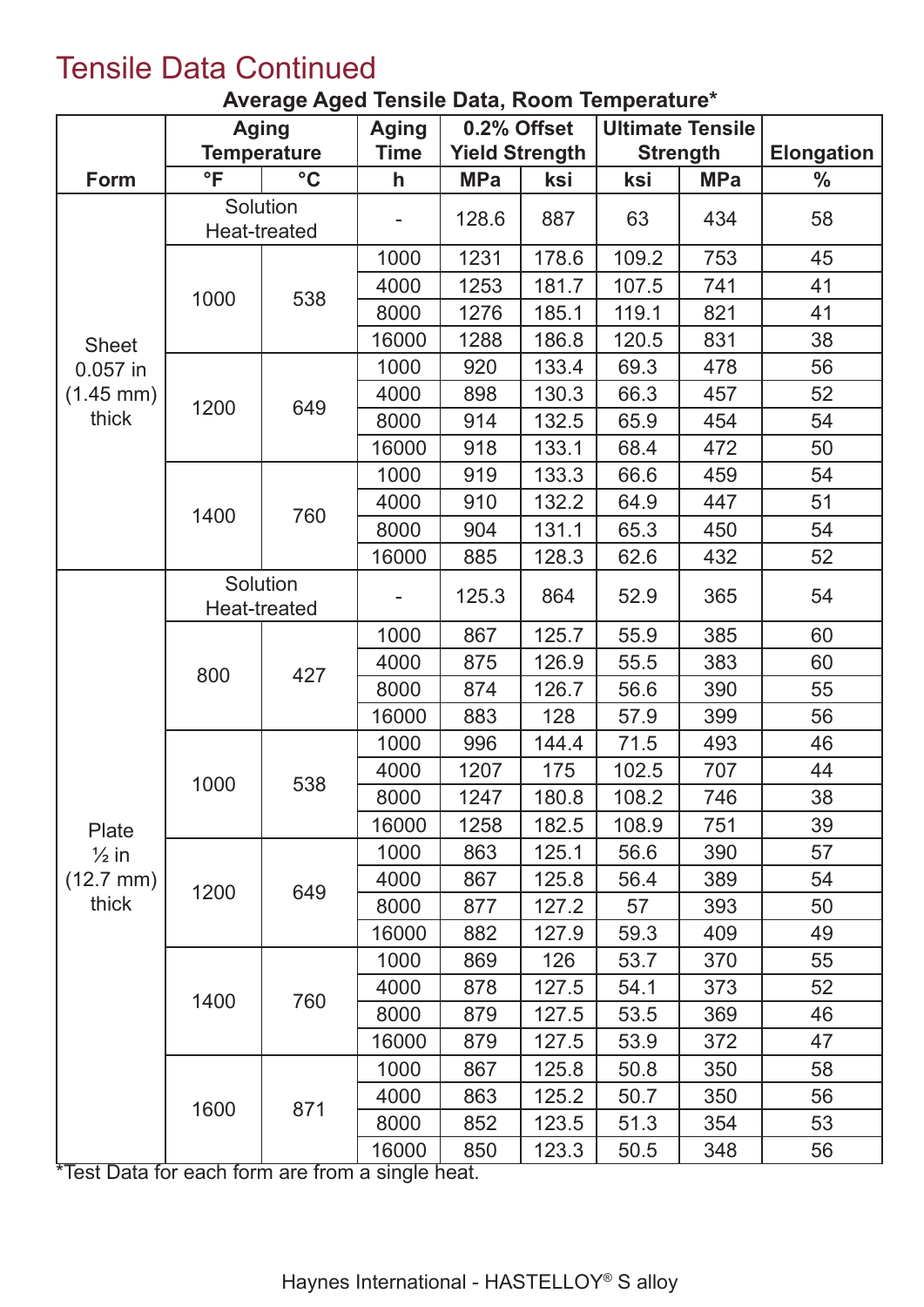## Tensile Data Continued

|                            | <b>Aging</b><br><b>Temperature</b> |                 | <b>Aging</b><br><b>Time</b> | 0.2% Offset<br><b>Yield Strength</b> |            | <b>Ultimate Tensile</b> |            |                   |
|----------------------------|------------------------------------|-----------------|-----------------------------|--------------------------------------|------------|-------------------------|------------|-------------------|
|                            |                                    |                 |                             |                                      |            | <b>Strength</b>         |            | <b>Elongation</b> |
| <b>Form</b>                | °F                                 | $\rm ^{\circ}C$ | h                           | ksi                                  | <b>Mpa</b> | ksi                     | <b>MPa</b> | $\%$              |
| <b>Gas Tungsten</b>        |                                    |                 |                             | 59.8                                 | 412        | 112.4                   | 775        | 62                |
| arc Welded                 | Solution<br>Heat-treated           |                 | 1000                        | 63.3                                 | 436        | 121.7                   | 839        | 33                |
| Plate                      |                                    |                 | 4000                        | 60.4                                 | 416        | 122.8                   | 847        | 32                |
| $\frac{1}{2}$ in (12.7mm)  |                                    | 649             | 8000                        | 62.2                                 | 429        | 119.1                   | 821        | 26                |
| <b>Thick</b>               | 1200                               |                 | 16000                       | 63.6                                 | 439        | 155.6                   | 1073       | 25                |
|                            | Solution                           |                 |                             | 66.6                                 | 459        | 105.1                   | 725        | 55                |
|                            | Heat-treated                       |                 | 1300**                      | 98.4                                 | 678        | 139.8                   | 964        | 24                |
|                            |                                    | 538             | 4000**                      | 107.6                                | 742        | 145.6                   | 1004       | 26                |
| <b>All Weld</b><br>Metal** | 1000                               |                 | 1000                        | 60.7                                 | 419        | 102.5                   | 707        | 24                |
|                            |                                    |                 | 4000                        | 52.9                                 | 365        | 110.3                   | 760        | 25                |
|                            |                                    | 649             | 8000                        | 61.7                                 | 425        | 102.3                   | 705        | 20                |
|                            | 1200                               |                 | 16000                       | 66.4                                 | 458        | 110.3                   | 760        | 21                |

**Average Welded and Aged Tensile Data, Room Temperature\***

\*Test data for each form are form a single heat

\*\*Gas tungsten arc welded

# Creep and Stress-Rupture Strengths

#### **Rupture Data**

| Sheet*       |                                                         |      |                          |      |            |      |            |  |  |  |  |  |
|--------------|---------------------------------------------------------|------|--------------------------|------|------------|------|------------|--|--|--|--|--|
|              | <b>Average Rupture Life Strength for Time Indicated</b> |      |                          |      |            |      |            |  |  |  |  |  |
|              | <b>Test Temperature</b>                                 |      | 10 <sub>h</sub><br>100 h |      |            |      | 1000 h     |  |  |  |  |  |
| $\mathsf{P}$ | $\rm ^{\circ}C$                                         | ksi  | <b>MPa</b>               | ksi  | <b>MPa</b> | ksi  | <b>MPa</b> |  |  |  |  |  |
| 1200         | 649                                                     | 62.5 | 431                      | 50   | 345        | 38   | 262        |  |  |  |  |  |
| 1350         | 732                                                     | 39   | 269                      | 28.2 | 194        | 20.2 | 139        |  |  |  |  |  |
| 1500         | 816                                                     | 23.5 | 162                      | 15   | 103        | 9.9  | 68         |  |  |  |  |  |
| 1700         | 927                                                     | 9.6  | 66                       | 5.8  | 40         |      |            |  |  |  |  |  |

\*0.045 in (1.1 mm) to 0.063 in (1.6 mm) thick

#### **Plate\***

|      |                         | <b>Average Rupture Life Strength for Time Indicated</b> |                 |      |                 |     |            |  |  |
|------|-------------------------|---------------------------------------------------------|-----------------|------|-----------------|-----|------------|--|--|
|      | <b>Test Temperature</b> |                                                         | 10 <sub>h</sub> |      | 100 h<br>1000 h |     |            |  |  |
| °F   | $\rm ^{\circ}C$         | ksi                                                     | <b>MPa</b>      | ksi  | <b>MPa</b>      | ksi | <b>MPa</b> |  |  |
| 1200 | 649                     | 80                                                      | 552             | 58   | 400             | 27  | 186        |  |  |
| 1300 | 704                     | 56                                                      | 386             | 38   | 262             | 16  | 110        |  |  |
| 1400 | 760                     | 38                                                      | 262             | 24.5 | 169             | 9.8 | 68         |  |  |
| 1500 | 816                     | 25                                                      | 172             | 16   | 110             | 5.8 | 40         |  |  |
| 1600 | 871                     | 16.5                                                    | 114             | 9.8  | 68              | 3   | 21         |  |  |

\*1-in. (25.4mm) thick plate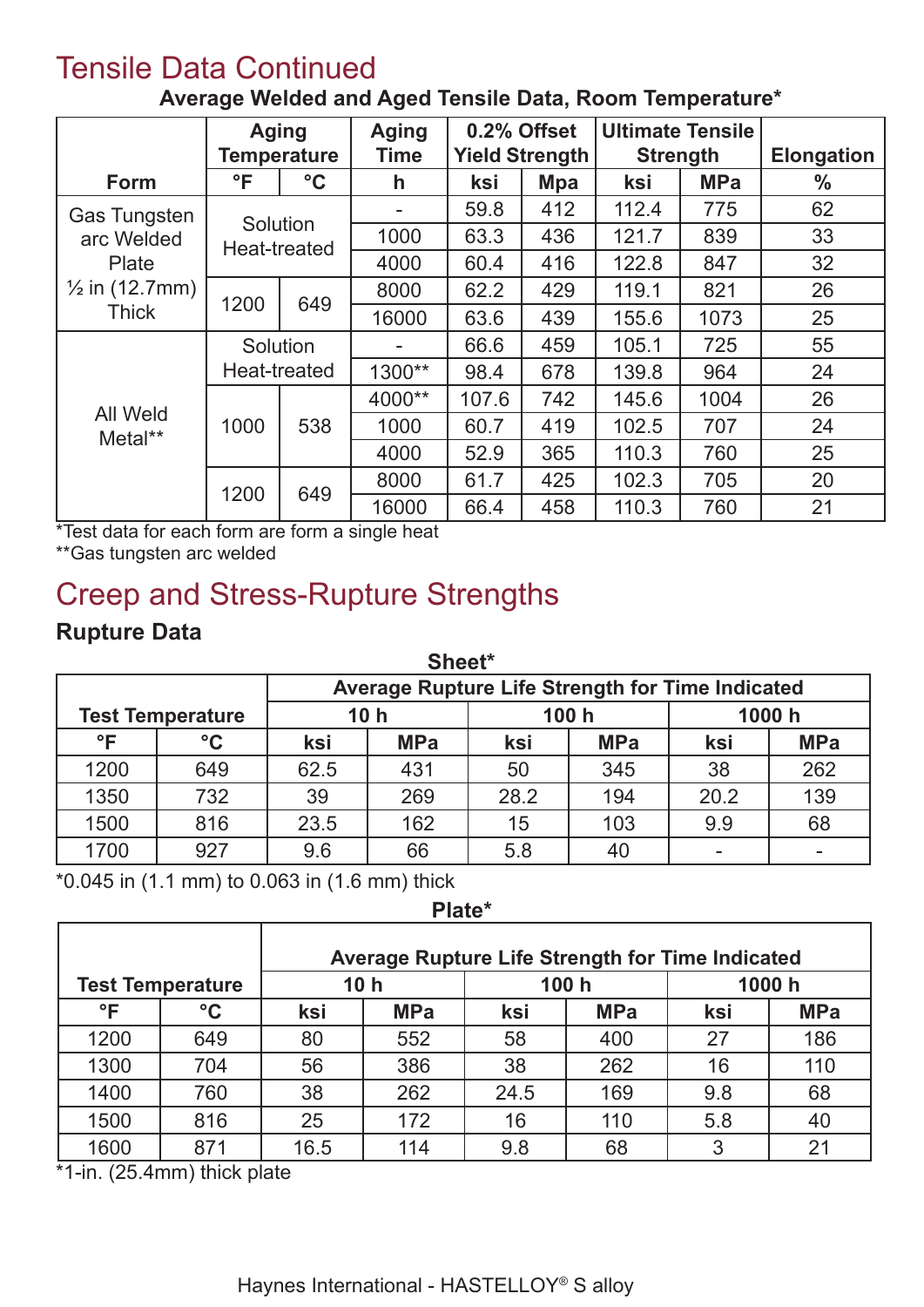## Creep and Stress-Rupture Strengths Continued

| Sheet*       |                    |               |      |                                                                  |      |            |         |            |  |  |  |
|--------------|--------------------|---------------|------|------------------------------------------------------------------|------|------------|---------|------------|--|--|--|
|              | <b>Test</b>        |               |      | <b>Approximate Initial Stress to Produce Specified Creep in:</b> |      |            |         |            |  |  |  |
|              | <b>Temperature</b> | <b>Creep</b>  |      | 10 <sub>h</sub>                                                  |      | 100h       | 1,000 h |            |  |  |  |
| $\mathsf{P}$ | $\rm ^{\circ}C$    | $\frac{0}{0}$ | ksi  | <b>MPa</b>                                                       | ksi  | <b>MPa</b> | ksi     | <b>MPa</b> |  |  |  |
|              |                    | 0.2           | 45   | 310                                                              | 31.5 | 217        | 21      | 145        |  |  |  |
| 1200         | 649                | 0.5           | 50   | 345                                                              | 35.5 | 245        | 24      | 165        |  |  |  |
|              |                    | 1             | 56.5 | 390                                                              | 40   | 276        | 27      | 186        |  |  |  |
|              |                    | 0.2           | 22   | 152                                                              | 14.1 | 97         | 9       | 62         |  |  |  |
| 1350         | 732                | 0.5           | 25   | 172                                                              | 16.2 | 112        | 10.4    | 72         |  |  |  |
|              |                    |               | 29   | 200                                                              | 19   | 131        | 12.2    | 84         |  |  |  |
|              |                    | 0.2           | 10.2 | 70                                                               | 5.9  | 41         |         |            |  |  |  |
| 1500         | 816                | 0.5           | 11.8 | 81                                                               |      | 48         |         | -          |  |  |  |
|              |                    |               | 13.8 | 95                                                               | 8.4  | 58         |         |            |  |  |  |

#### **Creep Data**

\*0.045 in (1.1 mm) to 0.063 (1.6 mm) thick

|              | г гасс          |               |      |                 |      |            |                                                                  |            |                          |            |
|--------------|-----------------|---------------|------|-----------------|------|------------|------------------------------------------------------------------|------------|--------------------------|------------|
|              | <b>Test</b>     |               |      |                 |      |            | <b>Approximate Initial Stress to Produce Specified Creep in:</b> |            |                          |            |
|              | Temperature     | <b>Creep</b>  |      | 10 <sub>h</sub> |      | 100 h      |                                                                  | 1,000h     | 10,000 h                 |            |
| $\mathsf{P}$ | $\rm ^{\circ}C$ | $\frac{0}{0}$ | ksi  | <b>MPa</b>      | ksi  | <b>MPa</b> | ksi                                                              | <b>MPa</b> | ksi                      | <b>MPa</b> |
|              |                 | 0.2           | 45   | 310             | 27   | 186        | $17.0**$                                                         | $117***$   |                          |            |
| 1200         | 649             | 0.5           | 54   | 372             | 32.6 | 255        | 19                                                               | 131        |                          |            |
|              |                 | 1             | 56   | 386             | 34   | 234        | 20.8                                                             | 143        | 13.5                     | 93         |
|              |                 | 0.2           | 24   | 165             | 12.5 | 86         | $6.7**$                                                          | 46**       | $\overline{\phantom{a}}$ |            |
| 1300         | 704             | 0.5           | 29   | 200             | 16.5 | 114        | 9                                                                | 62         |                          |            |
|              |                 | 1             | 34   | 234             | 20   | 138        | 12                                                               | 83         | 7.2                      | 50         |
|              |                 | 0.2           | 13   | 90              | 6.5  | 45         | $3.3**$                                                          | $23**$     |                          |            |
| 1400         | 760             | 0.5           | 16.9 | 117             | 9.2  | 63         | 4.8                                                              | 33         |                          |            |
|              |                 | 1             | 20.7 | 143             | 11.8 | 81         | 6.7                                                              | 46         | 3.7                      | 26         |
|              |                 | 0.2           | 7.8  | 54              | 3.8  | 26         | $1.9**$                                                          | $13**$     |                          |            |
| 1500         | 816             | 0.5           | 10   | 69              | 5.7  | 39         | 3                                                                | 21         |                          |            |
|              |                 | 1             | 12.5 | 86              | 6.9  | 48         | 3.8                                                              | 26         | 2.2                      | 15         |
|              |                 | 0.2           | 4.7  | 32              | 2.2  | 15         | $1.1***$                                                         | $7.6***$   |                          |            |
| 1600         | 871             | 0.5           | 6.3  | 43              | 3.5  | 24         | 1.9                                                              | 13         |                          |            |
|              |                 | 1             | 7.6  | 52              | 4.1  | 28         | 2.2                                                              | 15         | 1.1                      | 8          |

**Plate\***

\*1 in (25.4 mm) thick plate

\*\*Extrapolated